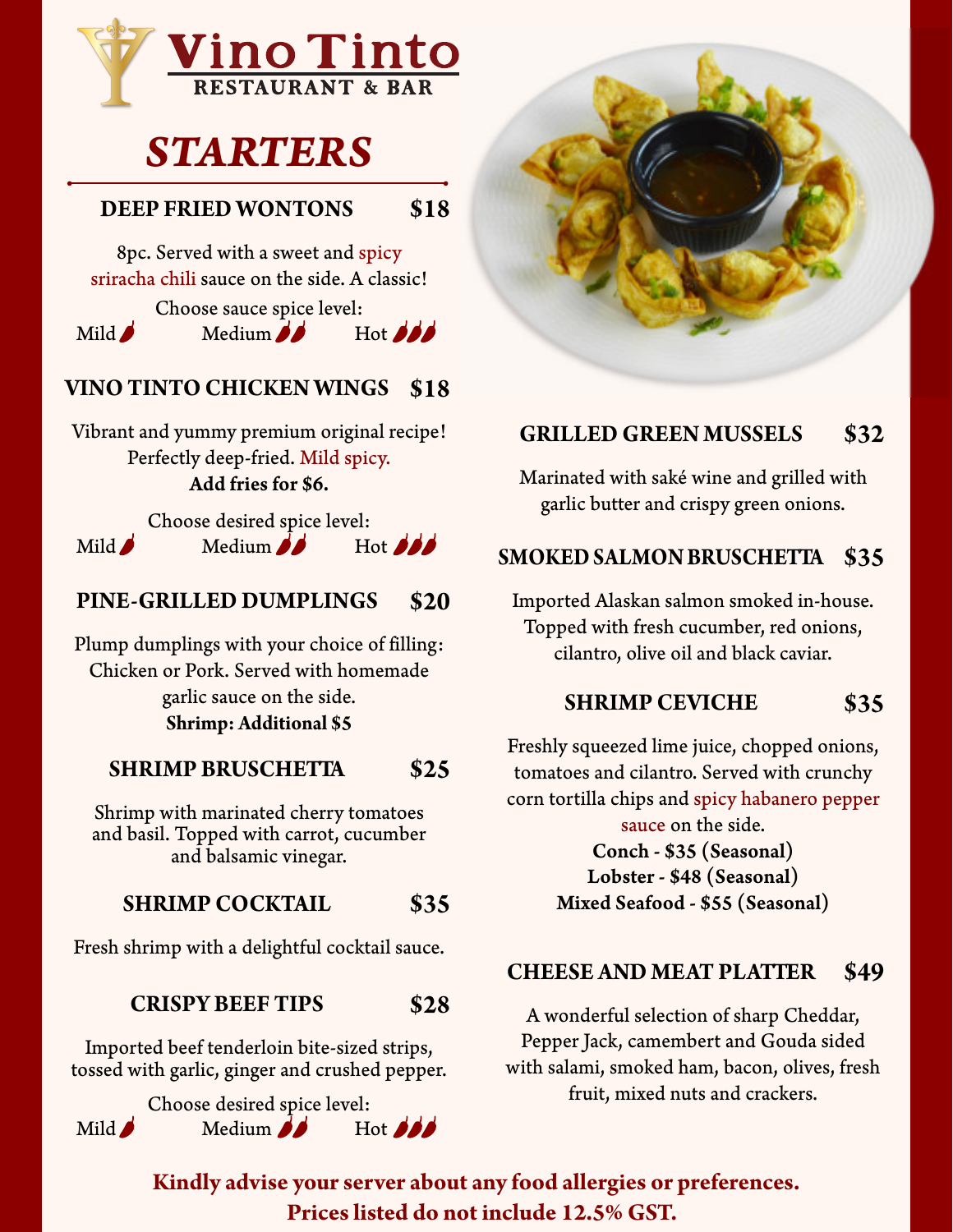

# *SALADS*

# **HOUSE SALAD**

**\$15**

Organic carrots, cilantro, lettuce, broccoli, tomato, onion and olives. Served with our Chef's delightful house-made dressing. **Add Chicken: \$8 Add Shrimp: \$15**

# **CAESAR SALAD**

Organic fresh lettuce, house-made croutons, Parmesan cheese and Caesar dressing. **Add Chicken: \$8 Add Shrimp: \$15**



#### **\$18 CITRUS & APPLE SALAD \$18**

Fresh apple, organic lettuce, chopped walnuts, orange wedges, bacon, Gorgonzola cheese, croutons, and Balsamic dressing. **Add Chicken: \$8 Add Shrimp: \$15**

# *KIDS' CORNER*

# **KIDS' PASTA**

**\$18**

Kid-sized portion of pasta with sautéed chicken breast with olives, garlic, spinach, mushroom and olive oil. Served with housemade garlic bread.

## **FISH & CHIPS**

**\$18**

Crispy deep-fried white fish fillet. Served with tartar sauce and fried potatoes.

#### **CHICKEN NUGGETS \$15**

Breaded chicken breast pieces deep fried to a golden crisp. Served with fried potatoes.

# **ICE CREAM**

**\$8**

Creamy and smooth. Available in vanilla or chocolate.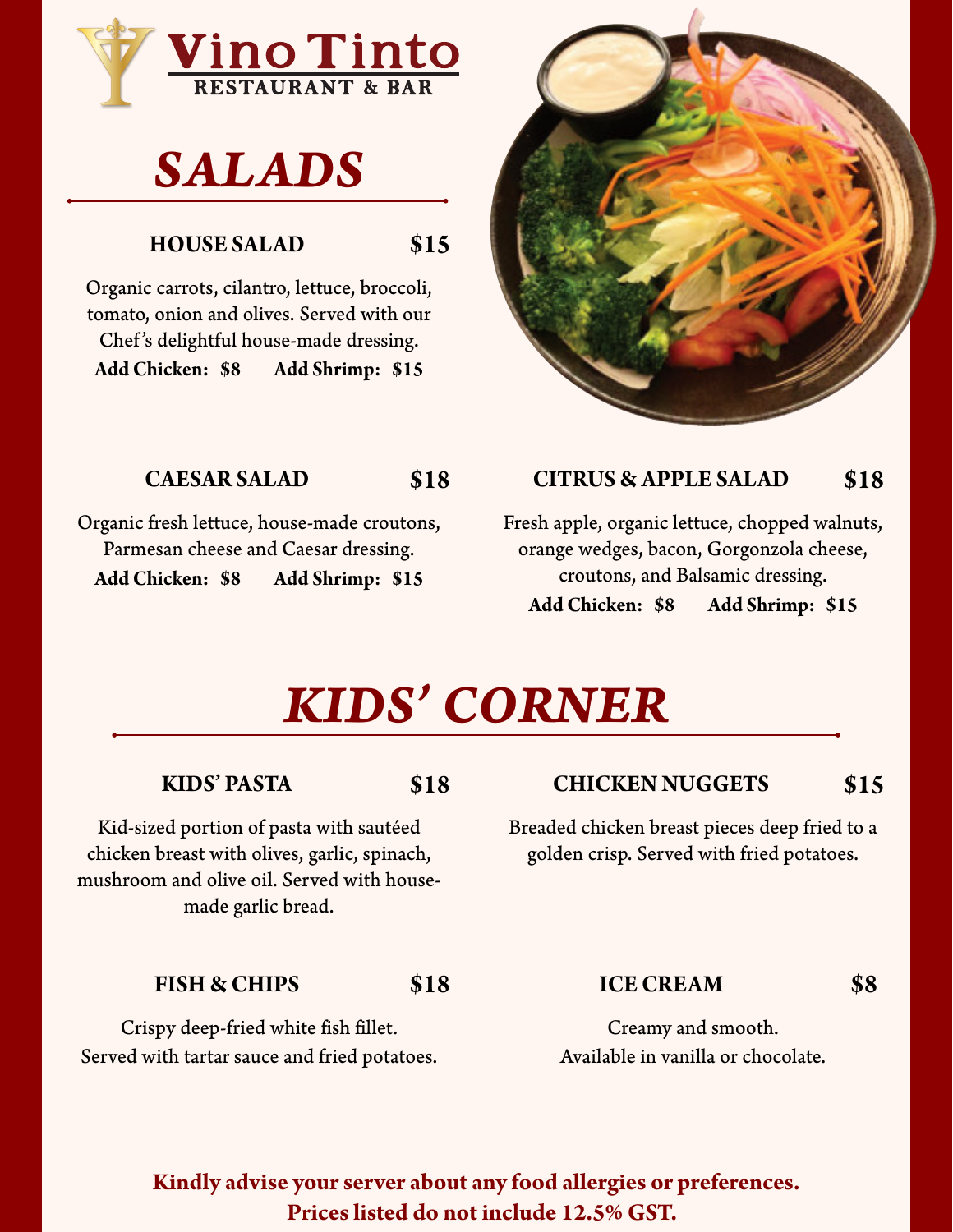

# *MAIN DISHES*

#### **VEGETABLE STIR FRY \$18**

A delicious mix of broccoli, carrot, cauliflower, baby corn, green peas, onions, sweet pepper and olive oil. **\*Contains egg.**

> **AddChicken breast – \$7 AddBeeftenderloin – \$10 Add Shrimp – \$17**

### **MIXED STIR FRY \$38**

A perfect combination of fresh shrimp, imported beef tenderloin and chicken stir fry style combined with the freshest seasonal vegetables. **\*Contains egg.**

#### **CHICKEN PASTA \$28**

Sautéed chicken breast with olives, garlic, spinach, mushroom and olive oil. Served with house-made garlic bread. Choose desired spice level: None  $\triangle$  Mild





### **THE GENERAL'S CHICKEN \$35**

A blend of Sweet & Sour that is sure to delight. Chicken breast breaded and seasoned with our special house blend. Served with seasoned vegetables. **\*A House Specialty\***

#### **TOKYO CHICKEN STEAK \$28**

Chicken breast carefully prepared in a Japanese traditional recipe, seasoned with the chef's secret mix and encrusted with golden crispy panko to perfection. Served with a fresh side salad and grilled potatoes on the side.

# **CURRY CHICKEN**

**\$35**

The Manager's Favourite! Marinated chicken breast, fresh yellow curry, and white rice on the side. **Vegetarian option available – \$28**

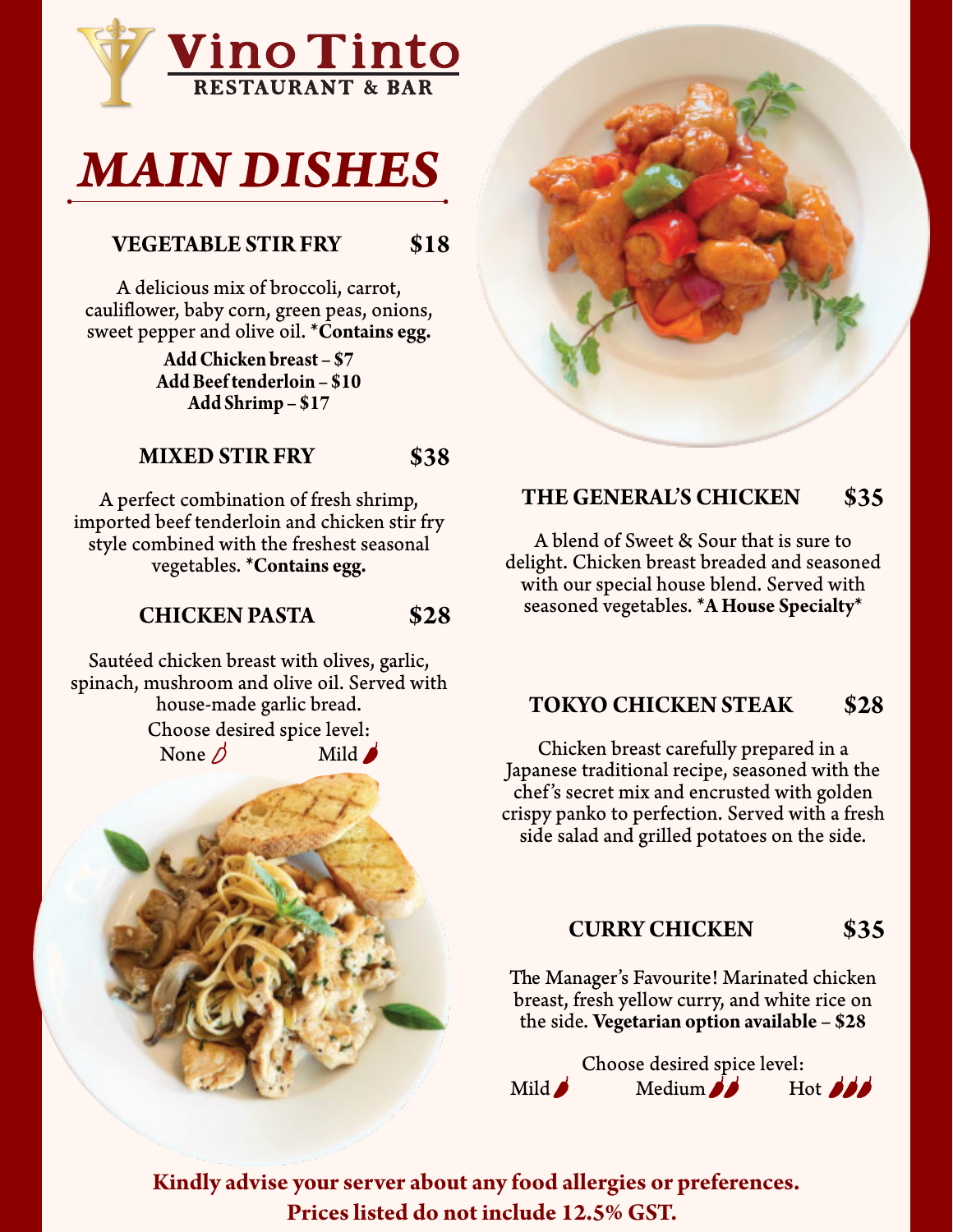



### **TOKYO FRIED PORK CHOPS \$35**

Carefully prepared in a Japanese traditional recipe, seasoned with the chef's secret mix and encrusted with golden crispy panko to perfection. Served with a fresh side salad and grilled potatoes on the side.

#### **GRILLED PORK CHOPS \$42**

Pork chop 16 oz. cut to 1" thick, meticulously grilled and glazed with Brandy and a special blend of seasonings. Served with grilled potatoes and grilled vegetables on the side.

#### **LAMB CHOPS \$48**

Local lamb chops seasoned with our fresh homegrown herbs, grilled with olive oil and Brandy. Served with grilled potatoes and grilled vegetables on the side.

#### **BONELESS RIBEYE STEAK \$65**

14 oz. Perfectly seasoned and grilled to order. Served with grilled potatoes and grilled vegetables on the side.



**BEEF HOT PLATE**

**\$35**

Imported beef tenderloin sliced and sautéed with garlic, onions, mushrooms, baby corn, carrots and sweet pepper. Seasoned with the Chef's Secret Recipe and paired with white rice on the side. Mild spicy.  $\blacktriangleright$ 

# **BABY BACK RIBS – HALF-RACK \$68**

Half-rack of select ribs imported from Texas. Braised and tossed with Brandy and a special blend of seasonings. Perfectly grilled to melt in your mouth. Mild Spicy and served with seasonal sautéed vegetables and potatoes on the side.

#### **ANGUS RIBEYE STEAK BY OZ.**

USDA Prime Certified Angus ribeye steak carefully marinated and grilled to perfection. Served with grilled potatoes and grilled vegetables on the side.

#### **SURF & TURF \$95**

A seasonal favourite! Fresh Belizean lobster with a hearty portion of tender ribeye steak. **\*\*Seasonal - Available from June to March\*\***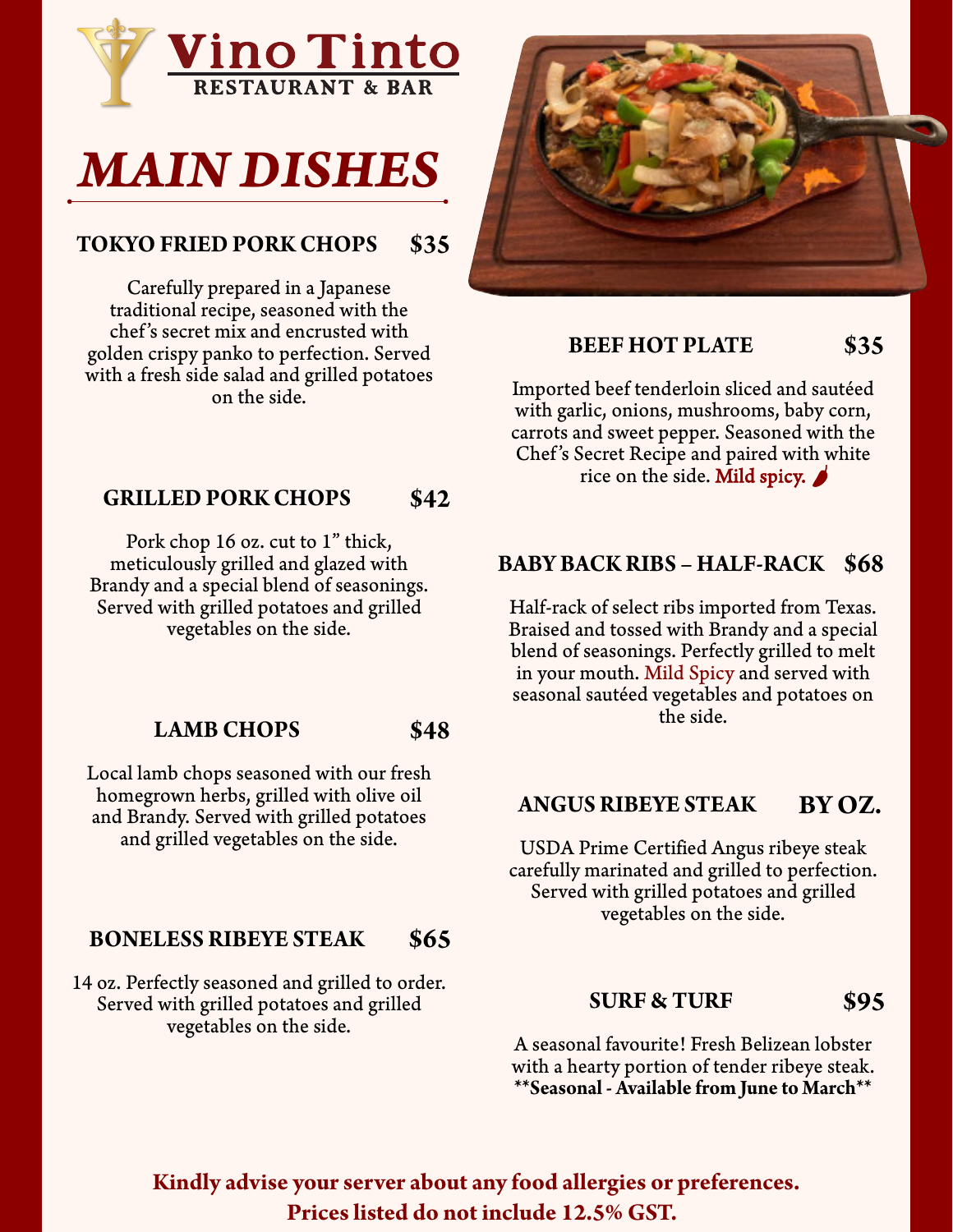

# *SEAFOOD*

# **AFRICA GRILLED FISH FILLET \$35**

Local seasonal fish fillet pan-grilled with olive oil, garlic, onion, tomato, sweet pepper and cilantro. Served with a side of white rice.

### **CRISPY TOKYO FISH FILLET \$35**

The Chef's Favourite! Fresh seasonal fish fillet flavored with our special recipe and encrusted with panko to a golden crisp accompanied by a side salad and grilled potatoes.

#### **SHRIMP PASTA \$35**

Sautéed shrimp with tomato, olives, garlic, mushroom, chicken stock and olive oil. Served with house-made garlic bread.

> Choose desired spice level: Original  $\bigcirc$  Mild

#### **GARLIC BUTTER SHRIMP \$35**

Vibrantly grilled unshelled shrimp drizzled with fresh minced garlic. **\*A House Specialty\***

#### **CURRY SHRIMP \$38**

Local shrimp, fresh yellow curry, seasonal vegetables, and white rice.

Choose desired spice level:<br>Medium  $Mid$  Medium



#### **SEAFOOD SOUP \$35**

Clams, mussels, fish, shrimp and crab accented with cilantro, garlic, potatoes, carrots and celery.

#### **SEAFOOD PASTA \$38**

Black mussels, clams and local shrimp with onions, tomatoes and a touch of white wine. Served with house-made garlic bread.

> Choose desired spice level: Original  $\bigcirc$  Mild

#### **GRILLED LOBSTER \$65**

Lobster tail (8 oz) meticulously seasoned and vibrantly grilled. Accompanied by grilled vegetables and potato wedges. **\*\*Seasonal - Available from June to March\*\***

#### **PAN FRIED SALMON \$52**

Imported Alaskan salmon fillet (8 oz.) prepared in a pan fry style and served with egg meat roll and steamed or grilled vegetables.